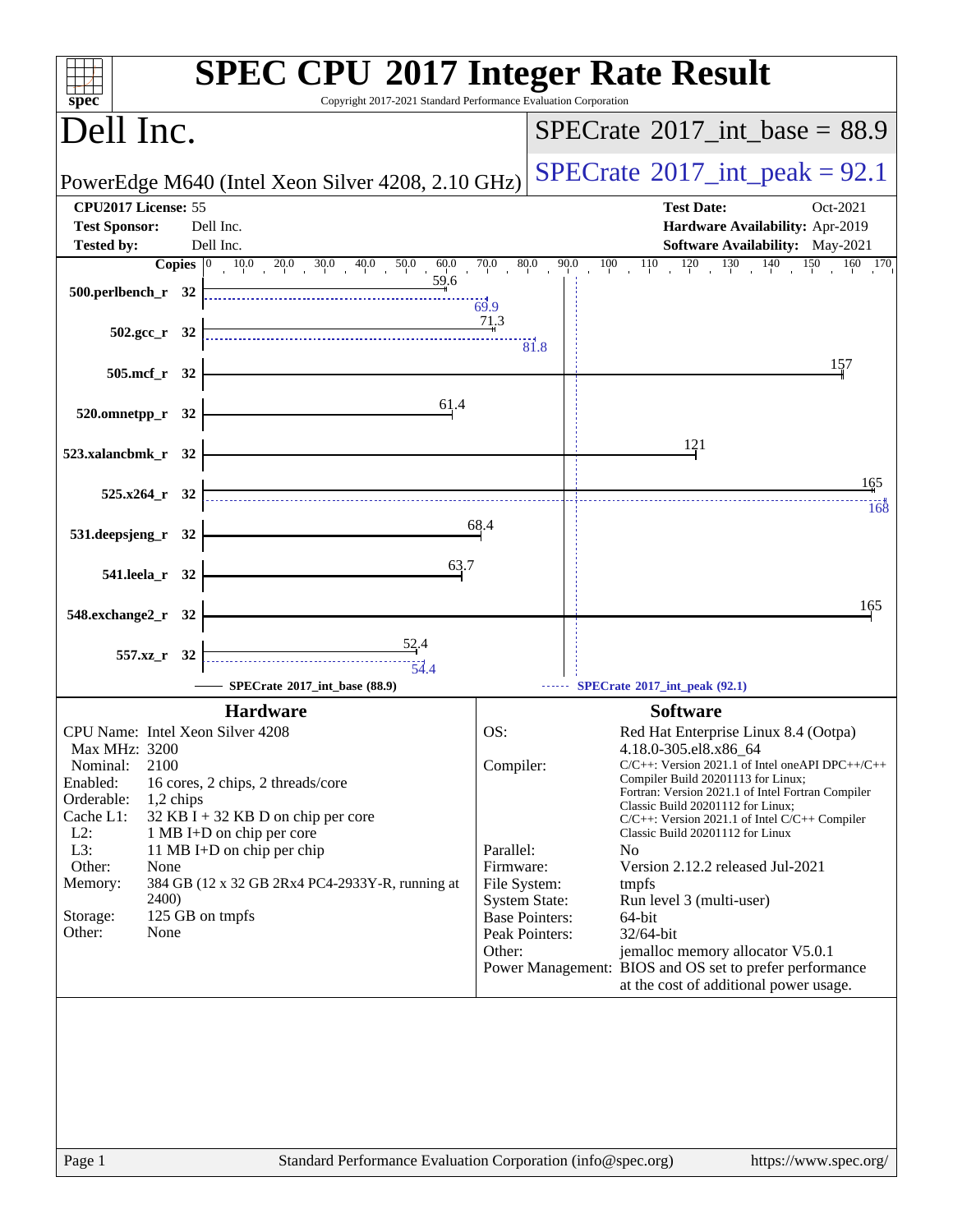# **[SPEC CPU](http://www.spec.org/auto/cpu2017/Docs/result-fields.html#SPECCPU2017IntegerRateResult)[2017 Integer Rate Result](http://www.spec.org/auto/cpu2017/Docs/result-fields.html#SPECCPU2017IntegerRateResult)**

Copyright 2017-2021 Standard Performance Evaluation Corporation

# Dell Inc.

**[spec](http://www.spec.org/)**

### [SPECrate](http://www.spec.org/auto/cpu2017/Docs/result-fields.html#SPECrate2017intbase)®2017 int\_base =  $88.9$

PowerEdge M640 (Intel Xeon Silver 4208, 2.10 GHz)  $\left|$  [SPECrate](http://www.spec.org/auto/cpu2017/Docs/result-fields.html#SPECrate2017intpeak)<sup>®</sup>[2017\\_int\\_peak =](http://www.spec.org/auto/cpu2017/Docs/result-fields.html#SPECrate2017intpeak) 92.1

**[CPU2017 License:](http://www.spec.org/auto/cpu2017/Docs/result-fields.html#CPU2017License)** 55 **[Test Date:](http://www.spec.org/auto/cpu2017/Docs/result-fields.html#TestDate)** Oct-2021

**[Test Sponsor:](http://www.spec.org/auto/cpu2017/Docs/result-fields.html#TestSponsor)** Dell Inc. **[Hardware Availability:](http://www.spec.org/auto/cpu2017/Docs/result-fields.html#HardwareAvailability)** Apr-2019 **[Tested by:](http://www.spec.org/auto/cpu2017/Docs/result-fields.html#Testedby)** Dell Inc. **[Software Availability:](http://www.spec.org/auto/cpu2017/Docs/result-fields.html#SoftwareAvailability)** May-2021

#### **[Results Table](http://www.spec.org/auto/cpu2017/Docs/result-fields.html#ResultsTable)**

|                                           | <b>Base</b>   |                |       | <b>Peak</b>    |             |                |       |               |                |              |                |              |                |              |
|-------------------------------------------|---------------|----------------|-------|----------------|-------------|----------------|-------|---------------|----------------|--------------|----------------|--------------|----------------|--------------|
| <b>Benchmark</b>                          | <b>Copies</b> | <b>Seconds</b> | Ratio | <b>Seconds</b> | Ratio       | <b>Seconds</b> | Ratio | <b>Copies</b> | <b>Seconds</b> | <b>Ratio</b> | <b>Seconds</b> | <b>Ratio</b> | <b>Seconds</b> | <b>Ratio</b> |
| $500.$ perlbench_r                        | 32            | 848            | 60.1  | 854            | 59.6        |                |       | 32            | 729            | 69.9         | 727            | 70.1         |                |              |
| $502.\text{gcc}$ <sub>r</sub>             | 32            | 636            | 71.3  | 630            | 71.9        |                |       | 32            | 554            | 81.8         | 553            | 81.9         |                |              |
| $505$ .mcf r                              | 32            | 328            | 158   | 329            | 157         |                |       | 32            | 328            | 158          | 329            | <u>157</u>   |                |              |
| 520.omnetpp_r                             | 32            | 683            | 61.4  | 683            | 61.4        |                |       | 32            | 683            | 61.4         | 683            | 61.4         |                |              |
| 523.xalancbmk r                           | 32            | 278            | 121   | 279            | <u> 121</u> |                |       | 32            | 278            | 121          | 279            | <u>121</u>   |                |              |
| 525.x264 r                                | 32            | 339            | 165   | 340            | 165         |                |       | 32            | 334            | <b>168</b>   | 333            | 168          |                |              |
| 531.deepsjeng_r                           | 32            | 536            | 68.5  | 536            | 68.4        |                |       | 32            | 536            | 68.5         | 536            | 68.4         |                |              |
| 541.leela r                               | 32            | 830            | 63.8  | 832            | 63.7        |                |       | 32            | 830            | 63.8         | 832            | 63.7         |                |              |
| 548.exchange2_r                           | 32            | 509            | 165   | 509            | 165         |                |       | 32            | 509            | 165          | 509            | 165          |                |              |
| 557.xz                                    | 32            | 657            | 52.6  | 660            | 52.4        |                |       | 32            | 635            | 54.4         | 634            | 54.5         |                |              |
| $SPECrate^{\circ}2017$ int base =         |               |                | 88.9  |                |             |                |       |               |                |              |                |              |                |              |
| $SPECrate^{\circ}2017$ int peak =<br>92.1 |               |                |       |                |             |                |       |               |                |              |                |              |                |              |

Results appear in the [order in which they were run.](http://www.spec.org/auto/cpu2017/Docs/result-fields.html#RunOrder) Bold underlined text [indicates a median measurement.](http://www.spec.org/auto/cpu2017/Docs/result-fields.html#Median)

#### **[Submit Notes](http://www.spec.org/auto/cpu2017/Docs/result-fields.html#SubmitNotes)**

 The numactl mechanism was used to bind copies to processors. The config file option 'submit' was used to generate numactl commands to bind each copy to a specific processor. For details, please see the config file.

#### **[Operating System Notes](http://www.spec.org/auto/cpu2017/Docs/result-fields.html#OperatingSystemNotes)**

Stack size set to unlimited using "ulimit -s unlimited"

#### **[Environment Variables Notes](http://www.spec.org/auto/cpu2017/Docs/result-fields.html#EnvironmentVariablesNotes)**

```
Environment variables set by runcpu before the start of the run:
LD_LIBRARY_PATH =
      "/mnt/ramdisk/kavya/lib/intel64:/mnt/ramdisk/kavya/lib/ia32:/mnt/ramdisk
      /kavya/je5.0.1-32"
MALLOC_CONF = "retain:true"
```
#### **[General Notes](http://www.spec.org/auto/cpu2017/Docs/result-fields.html#GeneralNotes)**

 Binaries compiled on a system with 1x Intel Core i9-7980XE CPU + 64GB RAM memory using Red Hat Enterprise Linux 8.1 Transparent Huge Pages enabled by default Prior to runcpu invocation Filesystem page cache synced and cleared with: sync; echo 3> /proc/sys/vm/drop\_caches runcpu command invoked through numactl i.e.:

**(Continued on next page)**

| Page 2 | Standard Performance Evaluation Corporation (info@spec.org) | https://www.spec.org/ |
|--------|-------------------------------------------------------------|-----------------------|
|        |                                                             |                       |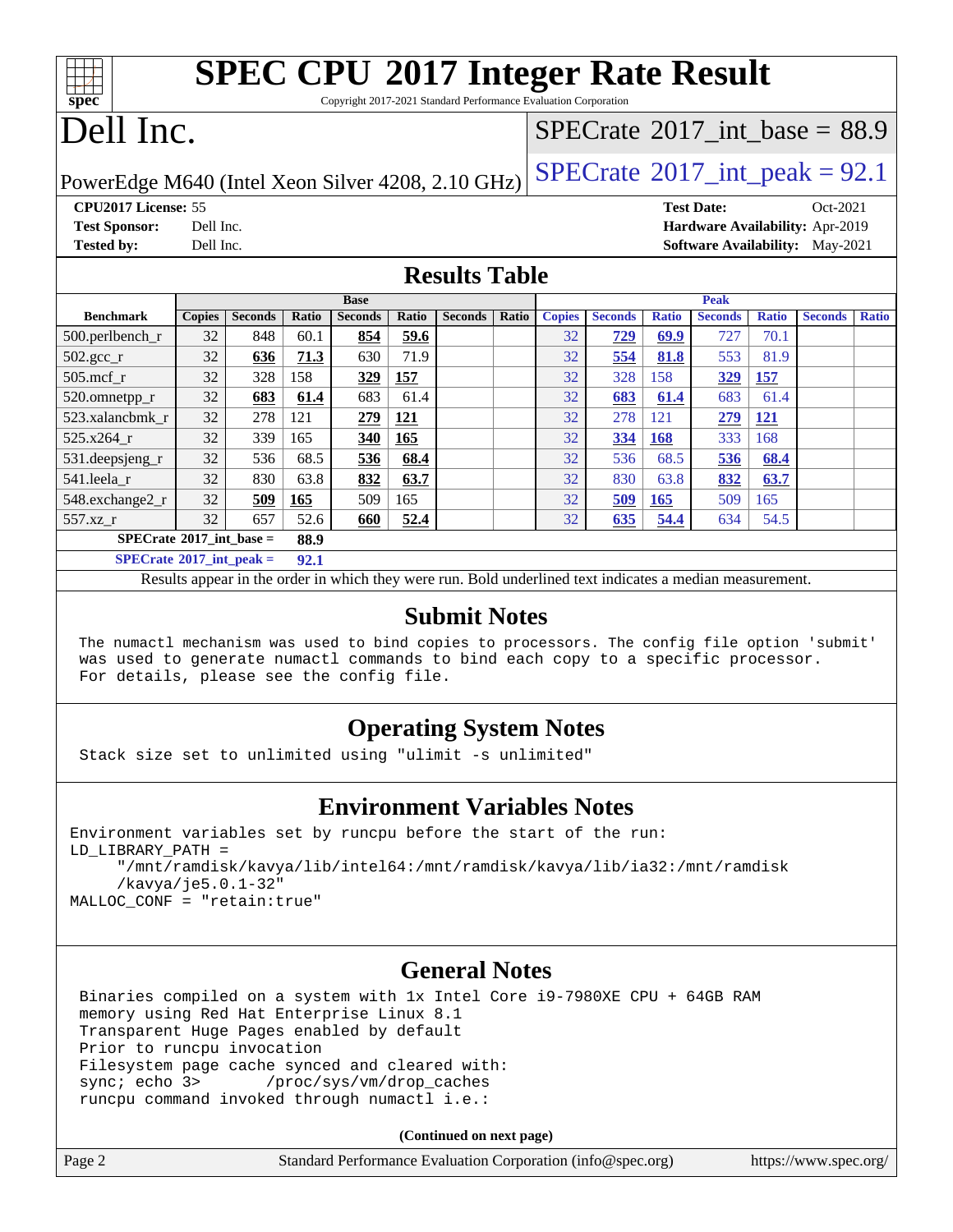| $spec^*$                                                         | <b>SPEC CPU®2017 Integer Rate Result</b><br>Copyright 2017-2021 Standard Performance Evaluation Corporation                                                                                                                                                                                                                                                                                                                                                                                                                                                                                                                                                                                                                                                                                                                                                                                                                                              |                                                                                                                                                                                                                                                                                                |
|------------------------------------------------------------------|----------------------------------------------------------------------------------------------------------------------------------------------------------------------------------------------------------------------------------------------------------------------------------------------------------------------------------------------------------------------------------------------------------------------------------------------------------------------------------------------------------------------------------------------------------------------------------------------------------------------------------------------------------------------------------------------------------------------------------------------------------------------------------------------------------------------------------------------------------------------------------------------------------------------------------------------------------|------------------------------------------------------------------------------------------------------------------------------------------------------------------------------------------------------------------------------------------------------------------------------------------------|
| Dell Inc.                                                        |                                                                                                                                                                                                                                                                                                                                                                                                                                                                                                                                                                                                                                                                                                                                                                                                                                                                                                                                                          | $SPECTate$ <sup>®</sup> 2017_int_base = 88.9                                                                                                                                                                                                                                                   |
|                                                                  | PowerEdge M640 (Intel Xeon Silver 4208, 2.10 GHz)                                                                                                                                                                                                                                                                                                                                                                                                                                                                                                                                                                                                                                                                                                                                                                                                                                                                                                        | $SPECrate^{\circ}2017\_int\_peak = 92.1$                                                                                                                                                                                                                                                       |
| CPU2017 License: 55<br><b>Test Sponsor:</b><br><b>Tested by:</b> | Dell Inc.<br>Dell Inc.                                                                                                                                                                                                                                                                                                                                                                                                                                                                                                                                                                                                                                                                                                                                                                                                                                                                                                                                   | <b>Test Date:</b><br>Oct-2021<br>Hardware Availability: Apr-2019<br><b>Software Availability:</b> May-2021                                                                                                                                                                                     |
|                                                                  | <b>General Notes (Continued)</b>                                                                                                                                                                                                                                                                                                                                                                                                                                                                                                                                                                                                                                                                                                                                                                                                                                                                                                                         |                                                                                                                                                                                                                                                                                                |
|                                                                  | numactl --interleave=all runcpu <etc><br/>jemalloc, a general purpose malloc implementation<br/>built with the RedHat Enterprise 7.5, and the system compiler gcc 4.8.5<br/>sources available from jemalloc.net or https://github.com/jemalloc/jemalloc/releases<br/>is mitigated in the system as tested and documented.<br/>is mitigated in the system as tested and documented.<br/>is mitigated in the system as tested and documented.</etc>                                                                                                                                                                                                                                                                                                                                                                                                                                                                                                        | NA: The test sponsor attests, as of date of publication, that CVE-2017-5754 (Meltdown)<br>Yes: The test sponsor attests, as of date of publication, that CVE-2017-5753 (Spectre variant 1)<br>Yes: The test sponsor attests, as of date of publication, that CVE-2017-5715 (Spectre variant 2) |
|                                                                  |                                                                                                                                                                                                                                                                                                                                                                                                                                                                                                                                                                                                                                                                                                                                                                                                                                                                                                                                                          | Benchmark run from a 125 GB ramdisk created with the cmd: "mount -t tmpfs -o size=125G tmpfs /mnt/ramdisk"                                                                                                                                                                                     |
| BIOS Settings:<br>From /proc/cpuinfo<br>2                        | <b>Platform Notes</b><br>Sub NUMA Cluster : 2-Way Clustering<br>Virtualization Technology : Disabled<br>System Profile : Custom<br>CPU Power Management : Maximum Performance<br>C1E : Disabled<br>C States : Autonomous<br>Memory Patrol Scrub: Disabled<br>Energy Efficiency Policy : Performance<br>CPU Interconnect Bus Link<br>Power Management : Disabled<br>PCI ASPM L1 Link<br>Power Management : Disabled<br>Sysinfo program /mnt/ramdisk/kavya/bin/sysinfo<br>Rev: r6622 of 2021-04-07 982a61ec0915b55891ef0e16acafc64d<br>running on localhost.localdomain Tue Oct 26 17:06:24 2021<br>SUT (System Under Test) info as seen by some common utilities.<br>For more information on this section, see<br>https://www.spec.org/cpu2017/Docs/config.html#sysinfo<br>model name: $Intel(R)$ Xeon(R) Silver 4208 CPU @ 2.10GHz<br>"physical id"s (chips)<br>32 "processors"<br>excerpts from /proc/cpuinfo might not be reliable. Use with caution.) | cores, siblings (Caution: counting these is hw and system dependent. The following                                                                                                                                                                                                             |
|                                                                  | (Continued on next page)                                                                                                                                                                                                                                                                                                                                                                                                                                                                                                                                                                                                                                                                                                                                                                                                                                                                                                                                 |                                                                                                                                                                                                                                                                                                |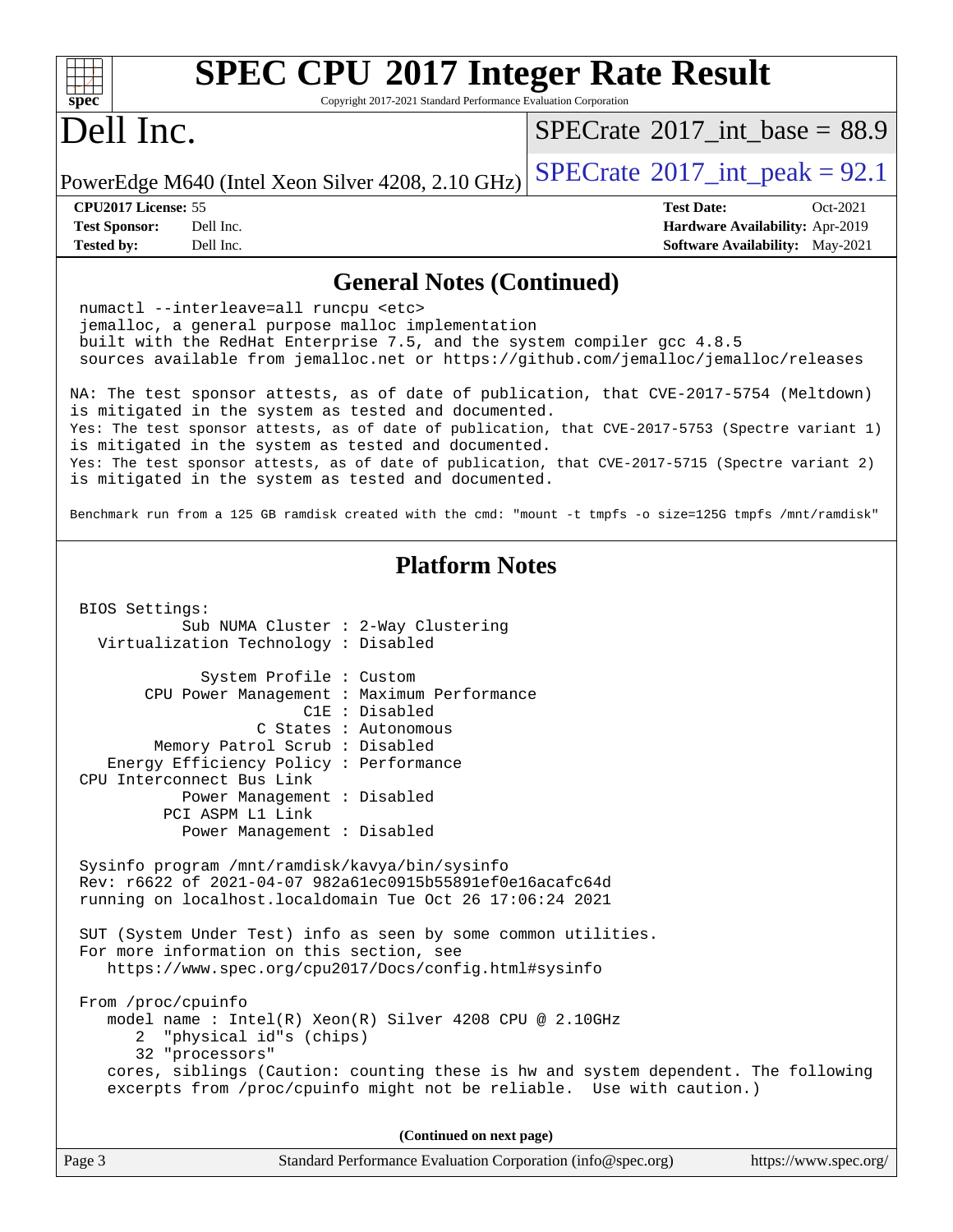| $spec^*$                                                         |                                                                                                                                                                                                                                                                                                                                                                                          | Copyright 2017-2021 Standard Performance Evaluation Corporation                                                                                                                        | <b>SPEC CPU®2017 Integer Rate Result</b>                                                                                                                                                                                                                                                                                                                                                                                                                                                                                                                                                                                                                                                                                                                                                                                                                      |
|------------------------------------------------------------------|------------------------------------------------------------------------------------------------------------------------------------------------------------------------------------------------------------------------------------------------------------------------------------------------------------------------------------------------------------------------------------------|----------------------------------------------------------------------------------------------------------------------------------------------------------------------------------------|---------------------------------------------------------------------------------------------------------------------------------------------------------------------------------------------------------------------------------------------------------------------------------------------------------------------------------------------------------------------------------------------------------------------------------------------------------------------------------------------------------------------------------------------------------------------------------------------------------------------------------------------------------------------------------------------------------------------------------------------------------------------------------------------------------------------------------------------------------------|
| Dell Inc.                                                        |                                                                                                                                                                                                                                                                                                                                                                                          |                                                                                                                                                                                        | $SPECrate^{\circ}2017\_int\_base = 88.9$                                                                                                                                                                                                                                                                                                                                                                                                                                                                                                                                                                                                                                                                                                                                                                                                                      |
|                                                                  |                                                                                                                                                                                                                                                                                                                                                                                          | PowerEdge M640 (Intel Xeon Silver 4208, 2.10 GHz)                                                                                                                                      | $SPECTate$ <sup>®</sup> 2017_int_peak = 92.1                                                                                                                                                                                                                                                                                                                                                                                                                                                                                                                                                                                                                                                                                                                                                                                                                  |
| CPU2017 License: 55<br><b>Test Sponsor:</b><br><b>Tested by:</b> | Dell Inc.<br>Dell Inc.                                                                                                                                                                                                                                                                                                                                                                   |                                                                                                                                                                                        | <b>Test Date:</b><br>Oct-2021<br>Hardware Availability: Apr-2019<br><b>Software Availability:</b> May-2021                                                                                                                                                                                                                                                                                                                                                                                                                                                                                                                                                                                                                                                                                                                                                    |
|                                                                  |                                                                                                                                                                                                                                                                                                                                                                                          | <b>Platform Notes (Continued)</b>                                                                                                                                                      |                                                                                                                                                                                                                                                                                                                                                                                                                                                                                                                                                                                                                                                                                                                                                                                                                                                               |
| CPU(s):<br>Model:                                                | cpu cores $: 8$<br>siblings : 16<br>physical 0: cores 0 1 2 3 4 5 6 7<br>physical 1: cores 0 1 2 3 4 5 6 7<br>From 1scpu from util-linux 2.32.1:<br>Architecture:<br>$CPU$ op-mode( $s$ ):<br>Byte Order:<br>On-line CPU(s) list: $0-31$<br>Thread(s) per core:<br>$Core(s)$ per socket:<br>Socket(s):<br>NUMA $node(s):$<br>Vendor ID:<br>BIOS Vendor ID:<br>CPU family:<br>Model name: | x86 64<br>$32$ -bit, $64$ -bit<br>Little Endian<br>32<br>2<br>8<br>2<br>$\overline{2}$<br>GenuineIntel<br>Intel<br>6<br>85                                                             |                                                                                                                                                                                                                                                                                                                                                                                                                                                                                                                                                                                                                                                                                                                                                                                                                                                               |
| Stepping:<br>CPU MHz:<br>BogoMIPS:                               | BIOS Model name:<br>$CPU$ max $MHz$ :<br>CPU min MHz:<br>Virtualization:<br>Lld cache:<br>Lli cache:<br>L2 cache:                                                                                                                                                                                                                                                                        | $Intel(R) Xeon(R) Silver 4208 CPU @ 2.10GHz$<br>$Intel(R) Xeon(R) Silver 4208 CPU @ 2.10GHz$<br>6<br>2476.064<br>3200.0000<br>800.0000<br>4200.00<br>$VT - x$<br>32K<br>32K<br>1024K   |                                                                                                                                                                                                                                                                                                                                                                                                                                                                                                                                                                                                                                                                                                                                                                                                                                                               |
| L3 cache:<br>Flags:                                              | NUMA node0 CPU(s):<br>NUMA nodel CPU(s):                                                                                                                                                                                                                                                                                                                                                 | 11264K<br>$0, 2, 4, 6, 8, 10, 12, 14, 16, 18, 20, 22, 24, 26, 28, 30$<br>1, 3, 5, 7, 9, 11, 13, 15, 17, 19, 21, 23, 25, 27, 29, 31<br>avx512_vnni md_clear flush_lld arch_capabilities | fpu vme de pse tsc msr pae mce cx8 apic sep mtrr pge mca cmov<br>pat pse36 clflush dts acpi mmx fxsr sse sse2 ss ht tm pbe syscall nx pdpelgb rdtscp<br>lm constant_tsc art arch_perfmon pebs bts rep_good nopl xtopology nonstop_tsc cpuid<br>aperfmperf pni pclmulqdq dtes64 monitor ds_cpl vmx smx est tm2 ssse3 sdbg fma cx16<br>xtpr pdcm pcid dca sse4_1 sse4_2 x2apic movbe popcnt tsc_deadline_timer aes xsave<br>avx f16c rdrand lahf_lm abm 3dnowprefetch cpuid_fault epb cat_13 cdp_13<br>invpcid_single intel_ppin ssbd mba ibrs ibpb stibp ibrs_enhanced fsgsbase tsc_adjust<br>bmil hle avx2 smep bmi2 erms invpcid cqm mpx rdt_a avx512f avx512dq rdseed adx smap<br>clflushopt clwb intel_pt avx512cd avx512bw avx512vl xsaveopt xsavec xgetbvl xsaves<br>cqm_llc cqm_occup_llc cqm_mbm_total cqm_mbm_local dtherm ida arat pln pts pku ospke |
|                                                                  | /proc/cpuinfo cache data<br>cache size : 11264 KB                                                                                                                                                                                                                                                                                                                                        |                                                                                                                                                                                        |                                                                                                                                                                                                                                                                                                                                                                                                                                                                                                                                                                                                                                                                                                                                                                                                                                                               |
|                                                                  |                                                                                                                                                                                                                                                                                                                                                                                          | (Continued on next page)                                                                                                                                                               |                                                                                                                                                                                                                                                                                                                                                                                                                                                                                                                                                                                                                                                                                                                                                                                                                                                               |
| Page 4                                                           |                                                                                                                                                                                                                                                                                                                                                                                          | Standard Performance Evaluation Corporation (info@spec.org)                                                                                                                            | https://www.spec.org/                                                                                                                                                                                                                                                                                                                                                                                                                                                                                                                                                                                                                                                                                                                                                                                                                                         |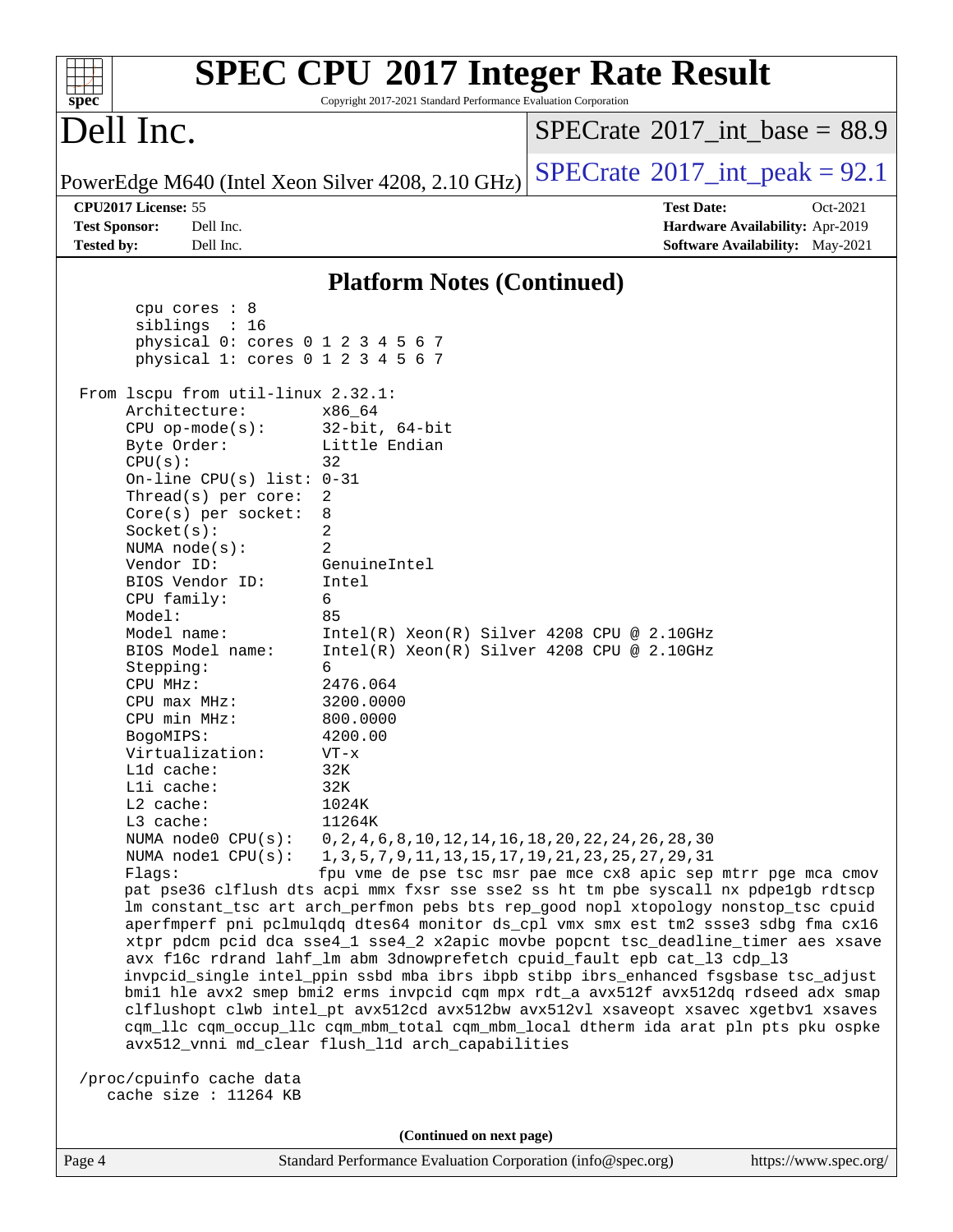| <b>SPEC CPU®2017 Integer Rate Result</b><br>spec <sup>®</sup><br>Copyright 2017-2021 Standard Performance Evaluation Corporation                                                                                                                                                                                                                                                                                                                                                                         |                                              |
|----------------------------------------------------------------------------------------------------------------------------------------------------------------------------------------------------------------------------------------------------------------------------------------------------------------------------------------------------------------------------------------------------------------------------------------------------------------------------------------------------------|----------------------------------------------|
| Dell Inc.                                                                                                                                                                                                                                                                                                                                                                                                                                                                                                | $SPECTate$ <sup>®</sup> 2017_int_base = 88.9 |
| PowerEdge M640 (Intel Xeon Silver 4208, 2.10 GHz)                                                                                                                                                                                                                                                                                                                                                                                                                                                        | $SPECrate^{\circ}2017\_int\_peak = 92.1$     |
| CPU2017 License: 55                                                                                                                                                                                                                                                                                                                                                                                                                                                                                      | <b>Test Date:</b><br>Oct-2021                |
| <b>Test Sponsor:</b><br>Dell Inc.                                                                                                                                                                                                                                                                                                                                                                                                                                                                        | Hardware Availability: Apr-2019              |
| Dell Inc.<br><b>Tested by:</b>                                                                                                                                                                                                                                                                                                                                                                                                                                                                           | Software Availability: May-2021              |
| <b>Platform Notes (Continued)</b>                                                                                                                                                                                                                                                                                                                                                                                                                                                                        |                                              |
| From numactl --hardware<br>WARNING: a numactl 'node' might or might not correspond to a physical chip.<br>$available: 2 nodes (0-1)$<br>node 0 cpus: 0 2 4 6 8 10 12 14 16 18 20 22 24 26 28 30<br>node 0 size: 193017 MB<br>node 0 free: 187564 MB<br>node 1 cpus: 1 3 5 7 9 11 13 15 17 19 21 23 25 27 29 31<br>node 1 size: 193494 MB<br>node 1 free: 179409 MB<br>node distances:<br>$\overline{0}$<br>$\overline{1}$<br>node<br>10 <sup>°</sup><br>21<br>0:<br>1:<br>21<br>10<br>From /proc/meminfo |                                              |
| MemTotal:<br>395788784 kB<br>HugePages_Total:<br>$\mathbf{0}$<br>Hugepagesize:<br>2048 kB<br>/sbin/tuned-adm active<br>Current active profile: throughput-performance                                                                                                                                                                                                                                                                                                                                    |                                              |
| /sys/devices/system/cpu/cpu*/cpufreq/scaling_governor has<br>performance                                                                                                                                                                                                                                                                                                                                                                                                                                 |                                              |
| From /etc/*release* /etc/*version*<br>os-release:<br>NAME="Red Hat Enterprise Linux"<br>VERSION="8.4 (Ootpa)"<br>$ID="rhe1"$<br>ID_LIKE="fedora"<br>VERSION_ID="8.4"<br>PLATFORM_ID="platform:el8"<br>PRETTY_NAME="Red Hat Enterprise Linux 8.4 (Ootpa)"<br>ANSI_COLOR="0;31"<br>redhat-release: Red Hat Enterprise Linux release 8.4 (Ootpa)                                                                                                                                                            |                                              |
| system-release: Red Hat Enterprise Linux release 8.4 (Ootpa)<br>system-release-cpe: cpe:/o:redhat:enterprise_linux:8.4:ga                                                                                                                                                                                                                                                                                                                                                                                |                                              |
| uname $-a$ :<br>Linux localhost.localdomain 4.18.0-305.el8.x86_64 #1 SMP Thu Apr 29 08:54:30 EDT 2021<br>x86_64 x86_64 x86_64 GNU/Linux                                                                                                                                                                                                                                                                                                                                                                  |                                              |
| Kernel self-reported vulnerability status:                                                                                                                                                                                                                                                                                                                                                                                                                                                               |                                              |
| CVE-2018-12207 (iTLB Multihit):                                                                                                                                                                                                                                                                                                                                                                                                                                                                          | KVM: Mitigation: Split huge pages            |
| (Continued on next page)                                                                                                                                                                                                                                                                                                                                                                                                                                                                                 |                                              |
| Page 5<br>Standard Performance Evaluation Corporation (info@spec.org)                                                                                                                                                                                                                                                                                                                                                                                                                                    | https://www.spec.org/                        |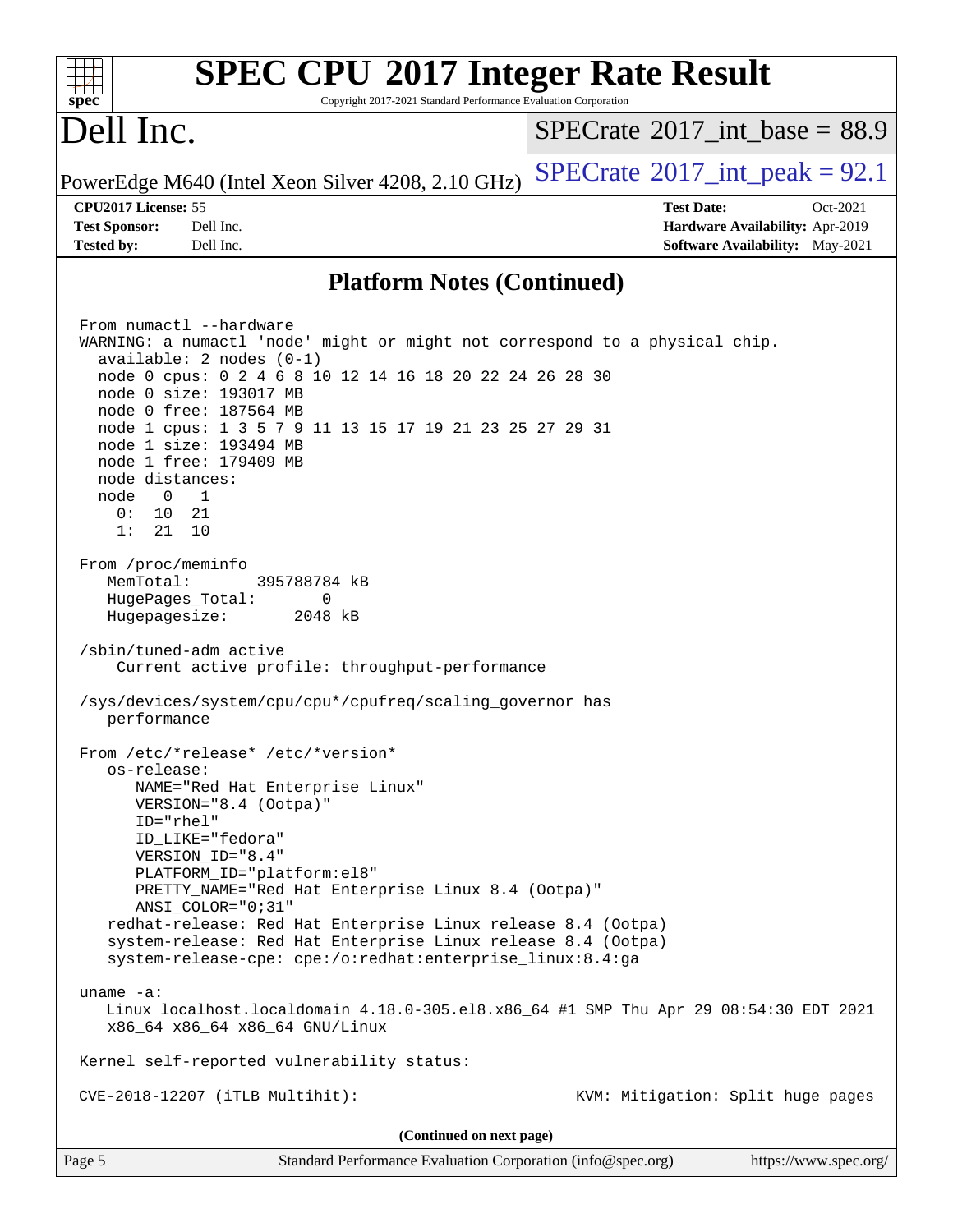| $spec^*$                     | <b>SPEC CPU®2017 Integer Rate Result</b><br>Copyright 2017-2021 Standard Performance Evaluation Corporation                                                                                                                 |                                                                                                                                                                                     |
|------------------------------|-----------------------------------------------------------------------------------------------------------------------------------------------------------------------------------------------------------------------------|-------------------------------------------------------------------------------------------------------------------------------------------------------------------------------------|
| Dell Inc.                    |                                                                                                                                                                                                                             | $SPECTate$ <sup>®</sup> 2017_int_base = 88.9                                                                                                                                        |
|                              | PowerEdge M640 (Intel Xeon Silver 4208, 2.10 GHz)                                                                                                                                                                           | $SPECTate^{\circ}2017\_int\_peak = 92.1$                                                                                                                                            |
| CPU2017 License: 55          |                                                                                                                                                                                                                             | <b>Test Date:</b><br>Oct-2021                                                                                                                                                       |
| <b>Test Sponsor:</b>         | Dell Inc.                                                                                                                                                                                                                   | Hardware Availability: Apr-2019                                                                                                                                                     |
| <b>Tested by:</b>            | Dell Inc.                                                                                                                                                                                                                   | Software Availability: May-2021                                                                                                                                                     |
|                              | <b>Platform Notes (Continued)</b>                                                                                                                                                                                           |                                                                                                                                                                                     |
|                              | CVE-2018-3620 (L1 Terminal Fault):<br>Microarchitectural Data Sampling:                                                                                                                                                     | Not affected<br>Not affected                                                                                                                                                        |
|                              | CVE-2017-5754 (Meltdown):                                                                                                                                                                                                   | Not affected                                                                                                                                                                        |
|                              | CVE-2018-3639 (Speculative Store Bypass):                                                                                                                                                                                   | Mitigation: Speculative Store<br>Bypass disabled via prctl and<br>seccomp                                                                                                           |
|                              | CVE-2017-5753 (Spectre variant 1):                                                                                                                                                                                          | Mitigation: usercopy/swapgs<br>barriers and __user pointer<br>sanitization                                                                                                          |
|                              | $CVE-2017-5715$ (Spectre variant 2):                                                                                                                                                                                        | Mitigation: Enhanced IBRS, IBPB:<br>conditional, RSB filling                                                                                                                        |
|                              | CVE-2020-0543 (Special Register Buffer Data Sampling): Not affected<br>CVE-2019-11135 (TSX Asynchronous Abort):                                                                                                             | Mitigation: TSX disabled                                                                                                                                                            |
|                              | run-level 3 Oct 26 15:57                                                                                                                                                                                                    |                                                                                                                                                                                     |
| Filesystem<br>tmpfs          | SPEC is set to: /mnt/ramdisk/kavya<br>Size Used Avail Use% Mounted on<br>Type<br>tmpfs 125G 4.4G 121G                                                                                                                       | 4% /mnt/ramdisk                                                                                                                                                                     |
| Vendor:<br>Product:          | From /sys/devices/virtual/dmi/id<br>Dell Inc.<br>PowerEdge M640<br>Product Family: PowerEdge                                                                                                                                |                                                                                                                                                                                     |
| Memory:                      | Additional information from dmidecode 3.2 follows. WARNING: Use caution when you<br>frequent changes to hardware, firmware, and the "DMTF SMBIOS" standard.                                                                 | interpret this section. The 'dmidecode' program reads system data which is "intended to<br>allow hardware to be accurately determined", but the intent may not be met, as there are |
|                              | 6x 002C069D002C 36ASF4G72PZ-2G9E2 32 GB 2 rank 2933, configured at 2400<br>4x 00AD00B300AD HMA84GR7CJR4N-WM 32 GB 2 rank 2933, configured at 2400<br>2x 00AD063200AD HMA84GR7CJR4N-WM 32 GB 2 rank 2933, configured at 2400 |                                                                                                                                                                                     |
| BIOS:                        |                                                                                                                                                                                                                             |                                                                                                                                                                                     |
| BIOS Vendor:                 | Dell Inc.                                                                                                                                                                                                                   |                                                                                                                                                                                     |
| BIOS Version:                | 2.12.2                                                                                                                                                                                                                      |                                                                                                                                                                                     |
| BIOS Date:<br>BIOS Revision: | 07/12/2021<br>2.12                                                                                                                                                                                                          |                                                                                                                                                                                     |
|                              | (End of data from sysinfo program)                                                                                                                                                                                          |                                                                                                                                                                                     |
|                              |                                                                                                                                                                                                                             |                                                                                                                                                                                     |

#### **[Compiler Version Notes](http://www.spec.org/auto/cpu2017/Docs/result-fields.html#CompilerVersionNotes)**

============================================================================== | 500.perlbench\_r(peak) 557.xz\_r(peak)

**(Continued on next page)**

Page 6 Standard Performance Evaluation Corporation [\(info@spec.org\)](mailto:info@spec.org) <https://www.spec.org/>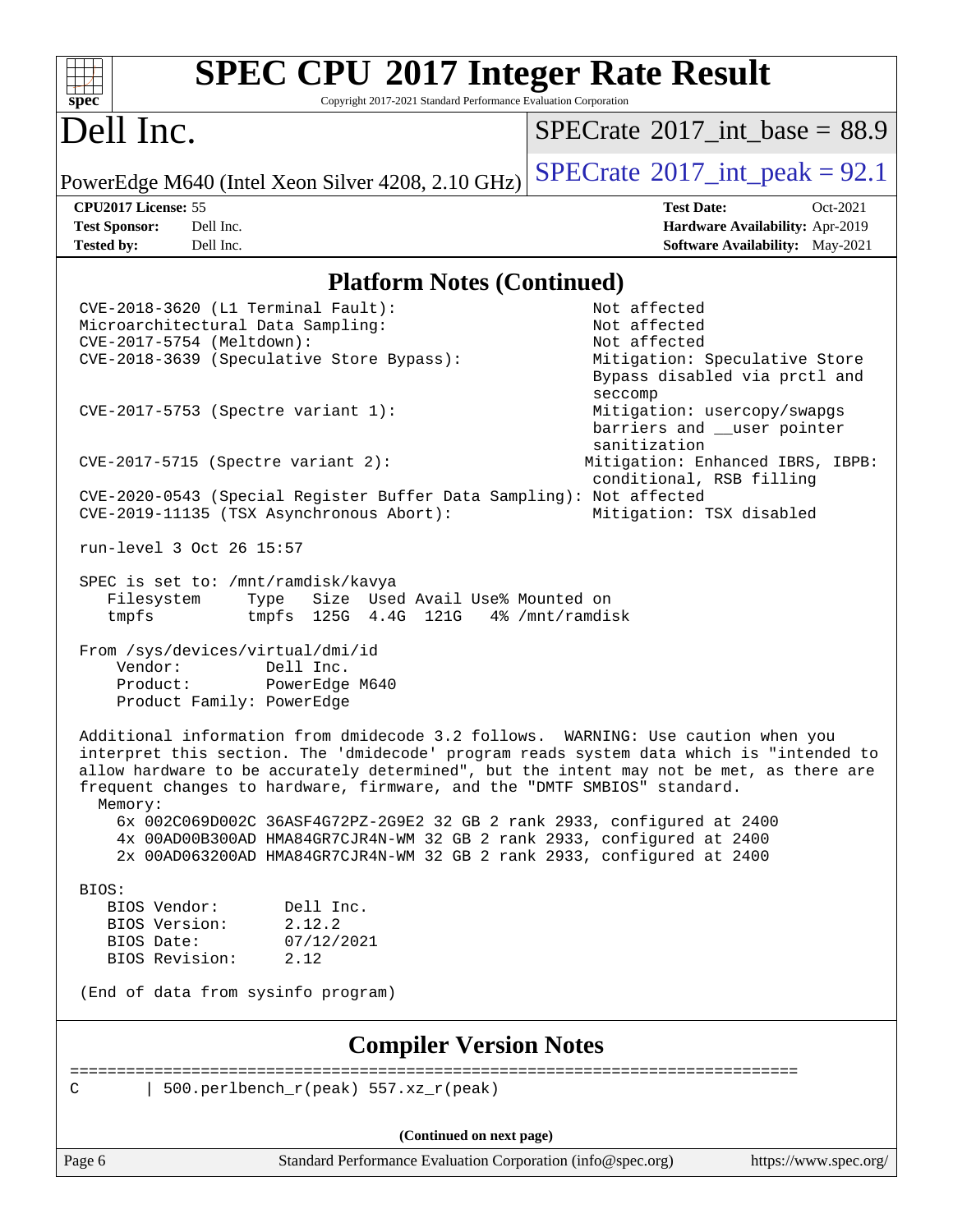| $spec^*$                                                         | <b>SPEC CPU®2017 Integer Rate Result</b><br>Copyright 2017-2021 Standard Performance Evaluation Corporation                                                                                   |                                                                                                            |
|------------------------------------------------------------------|-----------------------------------------------------------------------------------------------------------------------------------------------------------------------------------------------|------------------------------------------------------------------------------------------------------------|
| Dell Inc.                                                        |                                                                                                                                                                                               | $SPECTate$ <sup>®</sup> 2017_int_base = 88.9                                                               |
|                                                                  | PowerEdge M640 (Intel Xeon Silver 4208, 2.10 GHz)                                                                                                                                             | $SPECrate^{\circledast}2017\_int\_peak = 92.1$                                                             |
| CPU2017 License: 55<br><b>Test Sponsor:</b><br><b>Tested by:</b> | Dell Inc.<br>Dell Inc.                                                                                                                                                                        | <b>Test Date:</b><br>Oct-2021<br><b>Hardware Availability: Apr-2019</b><br>Software Availability: May-2021 |
|                                                                  | <b>Compiler Version Notes (Continued)</b>                                                                                                                                                     |                                                                                                            |
|                                                                  | $Intel(R)$ C Intel(R) 64 Compiler Classic for applications running on Intel(R)<br>64, Version 2021.1 Build 20201112_000000<br>Copyright (C) 1985-2020 Intel Corporation. All rights reserved. |                                                                                                            |
| C                                                                | 502.gcc_r(peak)                                                                                                                                                                               |                                                                                                            |
|                                                                  | Intel(R) oneAPI DPC++/C++ Compiler for applications running on IA-32, Version<br>2021.1 Build 20201113<br>Copyright (C) 1985-2020 Intel Corporation. All rights reserved.                     |                                                                                                            |
| С                                                                | 500.perlbench_r(base) 502.gcc_r(base) 505.mcf_r(base, peak)<br>525.x264_r(base, peak) 557.xz_r(base)                                                                                          |                                                                                                            |
|                                                                  | Intel(R) oneAPI DPC++/C++ Compiler for applications running on Intel(R) $64$ ,<br>Version 2021.1 Build 20201113<br>Copyright (C) 1985-2020 Intel Corporation. All rights reserved.            |                                                                                                            |
| C                                                                | 500.perlbench_r(peak) 557.xz_r(peak)                                                                                                                                                          |                                                                                                            |
|                                                                  | Intel(R) C Intel(R) 64 Compiler Classic for applications running on Intel(R)<br>64, Version 2021.1 Build 20201112_000000<br>Copyright (C) 1985-2020 Intel Corporation. All rights reserved.   |                                                                                                            |
| $\mathcal{C}$                                                    | 502.gcc_r(peak)                                                                                                                                                                               |                                                                                                            |
|                                                                  | Intel(R) oneAPI DPC++/C++ Compiler for applications running on IA-32, Version<br>2021.1 Build 20201113<br>Copyright (C) 1985-2020 Intel Corporation. All rights reserved.                     |                                                                                                            |
| C                                                                | 500.perlbench_r(base) 502.gcc_r(base) 505.mcf_r(base, peak)<br>$525.x264_r(base, peak) 557.xz_r(base)$                                                                                        |                                                                                                            |
|                                                                  | $Intel(R)$ oneAPI DPC++/C++ Compiler for applications running on Intel(R) 64,<br>Version 2021.1 Build 20201113<br>Copyright (C) 1985-2020 Intel Corporation. All rights reserved.             |                                                                                                            |
|                                                                  | (Continued on next page)                                                                                                                                                                      |                                                                                                            |
| Page 7                                                           | Standard Performance Evaluation Corporation (info@spec.org)                                                                                                                                   | https://www.spec.org/                                                                                      |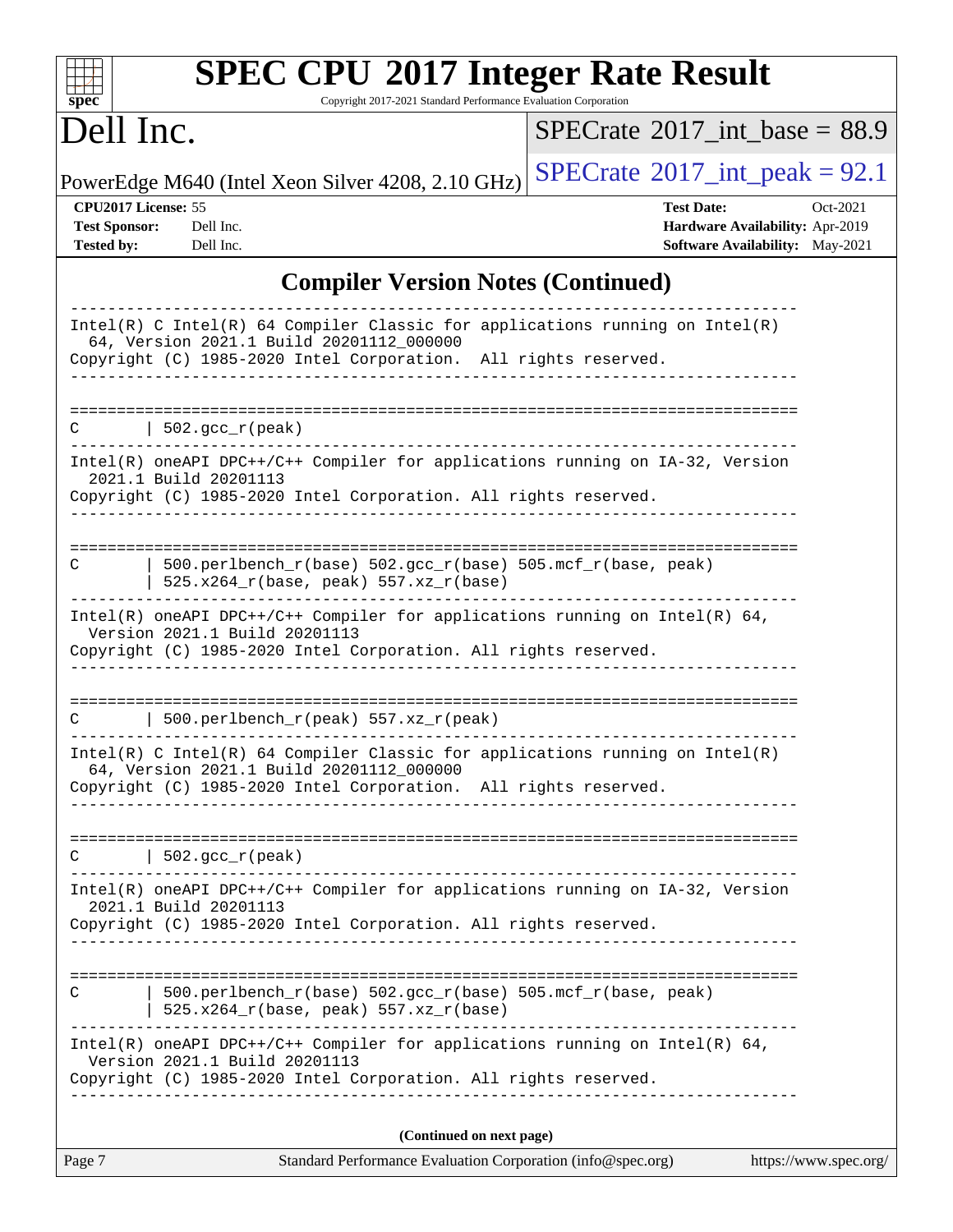| Dell Inc.                                                                                                                                                                                   | $SPECTate$ <sup>®</sup> 2017_int_base = 88.9                                                        |
|---------------------------------------------------------------------------------------------------------------------------------------------------------------------------------------------|-----------------------------------------------------------------------------------------------------|
| PowerEdge M640 (Intel Xeon Silver 4208, 2.10 GHz)                                                                                                                                           | $SPECrate^{\circledcirc}2017\_int\_peak = 92.1$                                                     |
| CPU2017 License: 55<br><b>Test Sponsor:</b><br>Dell Inc.<br><b>Tested by:</b><br>Dell Inc.                                                                                                  | <b>Test Date:</b><br>Oct-2021<br>Hardware Availability: Apr-2019<br>Software Availability: May-2021 |
| <b>Compiler Version Notes (Continued)</b>                                                                                                                                                   |                                                                                                     |
| 500.perlbench_r(peak) 557.xz_r(peak)<br>C                                                                                                                                                   |                                                                                                     |
| Intel(R) C Intel(R) 64 Compiler Classic for applications running on Intel(R)<br>64, Version 2021.1 Build 20201112_000000<br>Copyright (C) 1985-2020 Intel Corporation. All rights reserved. |                                                                                                     |
| 502.gcc_r(peak)                                                                                                                                                                             |                                                                                                     |
| Intel(R) oneAPI DPC++/C++ Compiler for applications running on IA-32, Version<br>2021.1 Build 20201113<br>Copyright (C) 1985-2020 Intel Corporation. All rights reserved.                   |                                                                                                     |
| 500.perlbench_r(base) 502.gcc_r(base) 505.mcf_r(base, peak)<br>C<br>525.x264_r(base, peak) 557.xz_r(base)                                                                                   |                                                                                                     |
| Intel(R) oneAPI DPC++/C++ Compiler for applications running on Intel(R) 64,<br>Version 2021.1 Build 20201113<br>Copyright (C) 1985-2020 Intel Corporation. All rights reserved.             |                                                                                                     |
| 520.omnetpp_r(base, peak) 523.xalancbmk_r(base, peak)<br>$C++$<br>531.deepsjeng_r(base, peak) 541.leela_r(base, peak)                                                                       |                                                                                                     |
| Intel(R) oneAPI DPC++/C++ Compiler for applications running on Intel(R) 64,<br>Version 2021.1 Build 20201113<br>Copyright (C) 1985-2020 Intel Corporation. All rights reserved.             |                                                                                                     |
| Fortran   548. exchange $2r(base, peak)$                                                                                                                                                    |                                                                                                     |
|                                                                                                                                                                                             | $Intel(R)$ Fortran Intel(R) 64 Compiler Classic for applications running on                         |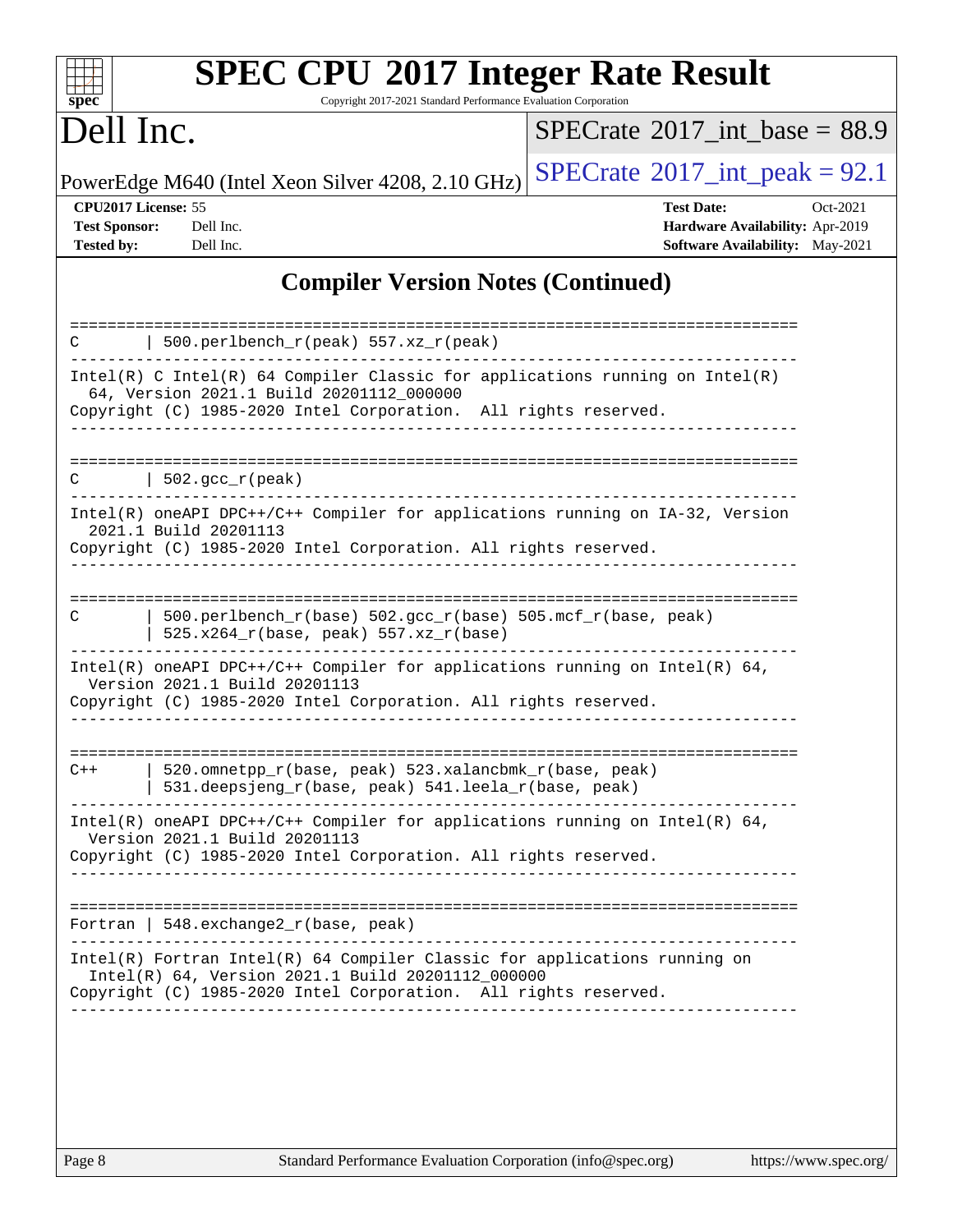#### $+\ +$ **[spec](http://www.spec.org/)**

# **[SPEC CPU](http://www.spec.org/auto/cpu2017/Docs/result-fields.html#SPECCPU2017IntegerRateResult)[2017 Integer Rate Result](http://www.spec.org/auto/cpu2017/Docs/result-fields.html#SPECCPU2017IntegerRateResult)**

Copyright 2017-2021 Standard Performance Evaluation Corporation

# Dell Inc.

[SPECrate](http://www.spec.org/auto/cpu2017/Docs/result-fields.html#SPECrate2017intbase)®2017 int\_base =  $88.9$ 

PowerEdge M640 (Intel Xeon Silver 4208, 2.10 GHz)  $\left|$  [SPECrate](http://www.spec.org/auto/cpu2017/Docs/result-fields.html#SPECrate2017intpeak)®[2017\\_int\\_peak =](http://www.spec.org/auto/cpu2017/Docs/result-fields.html#SPECrate2017intpeak) 92.1

**[CPU2017 License:](http://www.spec.org/auto/cpu2017/Docs/result-fields.html#CPU2017License)** 55 **[Test Date:](http://www.spec.org/auto/cpu2017/Docs/result-fields.html#TestDate)** Oct-2021

**[Test Sponsor:](http://www.spec.org/auto/cpu2017/Docs/result-fields.html#TestSponsor)** Dell Inc. **[Hardware Availability:](http://www.spec.org/auto/cpu2017/Docs/result-fields.html#HardwareAvailability)** Apr-2019 **[Tested by:](http://www.spec.org/auto/cpu2017/Docs/result-fields.html#Testedby)** Dell Inc. **[Software Availability:](http://www.spec.org/auto/cpu2017/Docs/result-fields.html#SoftwareAvailability)** May-2021

## **[Base Compiler Invocation](http://www.spec.org/auto/cpu2017/Docs/result-fields.html#BaseCompilerInvocation)**

[C benchmarks:](http://www.spec.org/auto/cpu2017/Docs/result-fields.html#Cbenchmarks)

[icx](http://www.spec.org/cpu2017/results/res2021q4/cpu2017-20211108-29972.flags.html#user_CCbase_intel_icx_fe2d28d19ae2a5db7c42fe0f2a2aed77cb715edd4aeb23434404a8be6683fe239869bb6ca8154ca98265c2e3b9226a719a0efe2953a4a7018c379b7010ccf087)

[C++ benchmarks:](http://www.spec.org/auto/cpu2017/Docs/result-fields.html#CXXbenchmarks) [icpx](http://www.spec.org/cpu2017/results/res2021q4/cpu2017-20211108-29972.flags.html#user_CXXbase_intel_icpx_1e918ed14c436bf4b9b7c8bcdd51d4539fc71b3df010bd1e9f8732d9c34c2b2914e48204a846820f3c0ebb4095dea797a5c30b458ac0b6dffac65d78f781f5ca)

[Fortran benchmarks](http://www.spec.org/auto/cpu2017/Docs/result-fields.html#Fortranbenchmarks): [ifort](http://www.spec.org/cpu2017/results/res2021q4/cpu2017-20211108-29972.flags.html#user_FCbase_intel_ifort_8111460550e3ca792625aed983ce982f94888b8b503583aa7ba2b8303487b4d8a21a13e7191a45c5fd58ff318f48f9492884d4413fa793fd88dd292cad7027ca)

## **[Base Portability Flags](http://www.spec.org/auto/cpu2017/Docs/result-fields.html#BasePortabilityFlags)**

 500.perlbench\_r: [-DSPEC\\_LP64](http://www.spec.org/cpu2017/results/res2021q4/cpu2017-20211108-29972.flags.html#b500.perlbench_r_basePORTABILITY_DSPEC_LP64) [-DSPEC\\_LINUX\\_X64](http://www.spec.org/cpu2017/results/res2021q4/cpu2017-20211108-29972.flags.html#b500.perlbench_r_baseCPORTABILITY_DSPEC_LINUX_X64) 502.gcc\_r: [-DSPEC\\_LP64](http://www.spec.org/cpu2017/results/res2021q4/cpu2017-20211108-29972.flags.html#suite_basePORTABILITY502_gcc_r_DSPEC_LP64) 505.mcf\_r: [-DSPEC\\_LP64](http://www.spec.org/cpu2017/results/res2021q4/cpu2017-20211108-29972.flags.html#suite_basePORTABILITY505_mcf_r_DSPEC_LP64) 520.omnetpp\_r: [-DSPEC\\_LP64](http://www.spec.org/cpu2017/results/res2021q4/cpu2017-20211108-29972.flags.html#suite_basePORTABILITY520_omnetpp_r_DSPEC_LP64) 523.xalancbmk\_r: [-DSPEC\\_LP64](http://www.spec.org/cpu2017/results/res2021q4/cpu2017-20211108-29972.flags.html#suite_basePORTABILITY523_xalancbmk_r_DSPEC_LP64) [-DSPEC\\_LINUX](http://www.spec.org/cpu2017/results/res2021q4/cpu2017-20211108-29972.flags.html#b523.xalancbmk_r_baseCXXPORTABILITY_DSPEC_LINUX) 525.x264\_r: [-DSPEC\\_LP64](http://www.spec.org/cpu2017/results/res2021q4/cpu2017-20211108-29972.flags.html#suite_basePORTABILITY525_x264_r_DSPEC_LP64) 531.deepsjeng\_r: [-DSPEC\\_LP64](http://www.spec.org/cpu2017/results/res2021q4/cpu2017-20211108-29972.flags.html#suite_basePORTABILITY531_deepsjeng_r_DSPEC_LP64) 541.leela\_r: [-DSPEC\\_LP64](http://www.spec.org/cpu2017/results/res2021q4/cpu2017-20211108-29972.flags.html#suite_basePORTABILITY541_leela_r_DSPEC_LP64) 548.exchange2\_r: [-DSPEC\\_LP64](http://www.spec.org/cpu2017/results/res2021q4/cpu2017-20211108-29972.flags.html#suite_basePORTABILITY548_exchange2_r_DSPEC_LP64) 557.xz\_r: [-DSPEC\\_LP64](http://www.spec.org/cpu2017/results/res2021q4/cpu2017-20211108-29972.flags.html#suite_basePORTABILITY557_xz_r_DSPEC_LP64)

## **[Base Optimization Flags](http://www.spec.org/auto/cpu2017/Docs/result-fields.html#BaseOptimizationFlags)**

[C benchmarks](http://www.spec.org/auto/cpu2017/Docs/result-fields.html#Cbenchmarks):

```
-w -std=c11 -m64 -Wl,-z,muldefs -xCORE-AVX2 -O3 -ffast-math -flto
-mfpmath=sse -funroll-loops -qopt-mem-layout-trans=4
-mbranches-within-32B-boundaries
-L/opt/intel/oneapi/compiler/2021.1.1/linux/compiler/lib/intel64_lin
-lqkmalloc
C++ benchmarks:
```

```
-w -m64 -Wl,-z,muldefs -xCORE-AVX2 -O3 -ffast-math -flto
-mfpmath=sse -funroll-loops -qopt-mem-layout-trans=4
-mbranches-within-32B-boundaries
-L/opt/intel/oneapi/compiler/2021.1.1/linux/compiler/lib/intel64_lin
-lqkmalloc
```
[Fortran benchmarks](http://www.spec.org/auto/cpu2017/Docs/result-fields.html#Fortranbenchmarks):

```
-w -m64 -Wl,-z,muldefs -xCORE-AVX2 -O3 -ipo -no-prec-div
-qopt-mem-layout-trans=4 -nostandard-realloc-lhs -align array32byte
-auto -mbranches-within-32B-boundaries
```
**(Continued on next page)**

| Page 9<br>Standard Performance Evaluation Corporation (info@spec.org) | https://www.spec.org/ |
|-----------------------------------------------------------------------|-----------------------|
|-----------------------------------------------------------------------|-----------------------|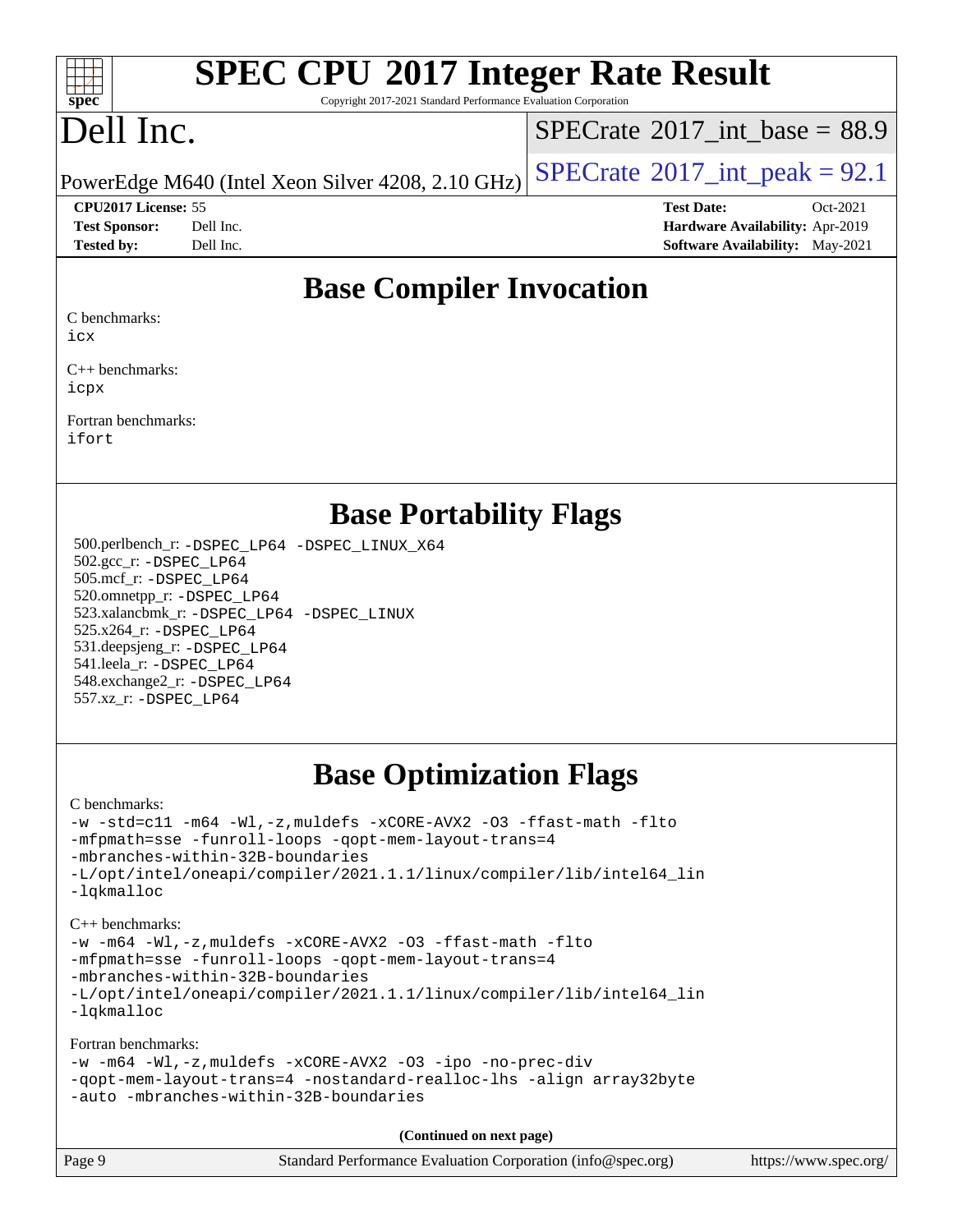#### $\pm\pm\tau$ **[spec](http://www.spec.org/)**

# **[SPEC CPU](http://www.spec.org/auto/cpu2017/Docs/result-fields.html#SPECCPU2017IntegerRateResult)[2017 Integer Rate Result](http://www.spec.org/auto/cpu2017/Docs/result-fields.html#SPECCPU2017IntegerRateResult)**

Copyright 2017-2021 Standard Performance Evaluation Corporation

# Dell Inc.

[SPECrate](http://www.spec.org/auto/cpu2017/Docs/result-fields.html#SPECrate2017intbase)®2017 int\_base =  $88.9$ 

PowerEdge M640 (Intel Xeon Silver 4208, 2.10 GHz)  $\left|$  [SPECrate](http://www.spec.org/auto/cpu2017/Docs/result-fields.html#SPECrate2017intpeak)<sup>®</sup>[2017\\_int\\_peak =](http://www.spec.org/auto/cpu2017/Docs/result-fields.html#SPECrate2017intpeak) 92.1

**[CPU2017 License:](http://www.spec.org/auto/cpu2017/Docs/result-fields.html#CPU2017License)** 55 **[Test Date:](http://www.spec.org/auto/cpu2017/Docs/result-fields.html#TestDate)** Oct-2021 **[Test Sponsor:](http://www.spec.org/auto/cpu2017/Docs/result-fields.html#TestSponsor)** Dell Inc. **[Hardware Availability:](http://www.spec.org/auto/cpu2017/Docs/result-fields.html#HardwareAvailability)** Apr-2019 **[Tested by:](http://www.spec.org/auto/cpu2017/Docs/result-fields.html#Testedby)** Dell Inc. **[Software Availability:](http://www.spec.org/auto/cpu2017/Docs/result-fields.html#SoftwareAvailability)** May-2021

## **[Base Optimization Flags \(Continued\)](http://www.spec.org/auto/cpu2017/Docs/result-fields.html#BaseOptimizationFlags)**

[Fortran benchmarks](http://www.spec.org/auto/cpu2017/Docs/result-fields.html#Fortranbenchmarks) (continued):

[-L/opt/intel/oneapi/compiler/2021.1.1/linux/compiler/lib/intel64\\_lin](http://www.spec.org/cpu2017/results/res2021q4/cpu2017-20211108-29972.flags.html#user_FCbase_linkpath_f3ac96bc44eb3356c66274e76f12ce7989555e6431aa425d8bf37251b5a0a8e4f20d385a762420f3e0cdf627bb737484454017ddfa67f55a42ce17058c8be12d) [-lqkmalloc](http://www.spec.org/cpu2017/results/res2021q4/cpu2017-20211108-29972.flags.html#user_FCbase_qkmalloc_link_lib_79a818439969f771c6bc311cfd333c00fc099dad35c030f5aab9dda831713d2015205805422f83de8875488a2991c0a156aaa600e1f9138f8fc37004abc96dc5)

**[Peak Compiler Invocation](http://www.spec.org/auto/cpu2017/Docs/result-fields.html#PeakCompilerInvocation)**

[C benchmarks \(except as noted below\)](http://www.spec.org/auto/cpu2017/Docs/result-fields.html#Cbenchmarksexceptasnotedbelow): [icx](http://www.spec.org/cpu2017/results/res2021q4/cpu2017-20211108-29972.flags.html#user_CCpeak_intel_icx_fe2d28d19ae2a5db7c42fe0f2a2aed77cb715edd4aeb23434404a8be6683fe239869bb6ca8154ca98265c2e3b9226a719a0efe2953a4a7018c379b7010ccf087)

500.perlbench\_r: [icc](http://www.spec.org/cpu2017/results/res2021q4/cpu2017-20211108-29972.flags.html#user_peakCCLD500_perlbench_r_intel_icc_66fc1ee009f7361af1fbd72ca7dcefbb700085f36577c54f309893dd4ec40d12360134090235512931783d35fd58c0460139e722d5067c5574d8eaf2b3e37e92)

557.xz\_r: [icc](http://www.spec.org/cpu2017/results/res2021q4/cpu2017-20211108-29972.flags.html#user_peakCCLD557_xz_r_intel_icc_66fc1ee009f7361af1fbd72ca7dcefbb700085f36577c54f309893dd4ec40d12360134090235512931783d35fd58c0460139e722d5067c5574d8eaf2b3e37e92)

[C++ benchmarks:](http://www.spec.org/auto/cpu2017/Docs/result-fields.html#CXXbenchmarks) [icpx](http://www.spec.org/cpu2017/results/res2021q4/cpu2017-20211108-29972.flags.html#user_CXXpeak_intel_icpx_1e918ed14c436bf4b9b7c8bcdd51d4539fc71b3df010bd1e9f8732d9c34c2b2914e48204a846820f3c0ebb4095dea797a5c30b458ac0b6dffac65d78f781f5ca)

[Fortran benchmarks](http://www.spec.org/auto/cpu2017/Docs/result-fields.html#Fortranbenchmarks): [ifort](http://www.spec.org/cpu2017/results/res2021q4/cpu2017-20211108-29972.flags.html#user_FCpeak_intel_ifort_8111460550e3ca792625aed983ce982f94888b8b503583aa7ba2b8303487b4d8a21a13e7191a45c5fd58ff318f48f9492884d4413fa793fd88dd292cad7027ca)

## **[Peak Portability Flags](http://www.spec.org/auto/cpu2017/Docs/result-fields.html#PeakPortabilityFlags)**

 500.perlbench\_r: [-DSPEC\\_LP64](http://www.spec.org/cpu2017/results/res2021q4/cpu2017-20211108-29972.flags.html#b500.perlbench_r_peakPORTABILITY_DSPEC_LP64) [-DSPEC\\_LINUX\\_X64](http://www.spec.org/cpu2017/results/res2021q4/cpu2017-20211108-29972.flags.html#b500.perlbench_r_peakCPORTABILITY_DSPEC_LINUX_X64) 502.gcc\_r: [-D\\_FILE\\_OFFSET\\_BITS=64](http://www.spec.org/cpu2017/results/res2021q4/cpu2017-20211108-29972.flags.html#user_peakPORTABILITY502_gcc_r_file_offset_bits_64_5ae949a99b284ddf4e95728d47cb0843d81b2eb0e18bdfe74bbf0f61d0b064f4bda2f10ea5eb90e1dcab0e84dbc592acfc5018bc955c18609f94ddb8d550002c) 505.mcf\_r: [-DSPEC\\_LP64](http://www.spec.org/cpu2017/results/res2021q4/cpu2017-20211108-29972.flags.html#suite_peakPORTABILITY505_mcf_r_DSPEC_LP64) 520.omnetpp\_r: [-DSPEC\\_LP64](http://www.spec.org/cpu2017/results/res2021q4/cpu2017-20211108-29972.flags.html#suite_peakPORTABILITY520_omnetpp_r_DSPEC_LP64) 523.xalancbmk\_r: [-DSPEC\\_LP64](http://www.spec.org/cpu2017/results/res2021q4/cpu2017-20211108-29972.flags.html#suite_peakPORTABILITY523_xalancbmk_r_DSPEC_LP64) [-DSPEC\\_LINUX](http://www.spec.org/cpu2017/results/res2021q4/cpu2017-20211108-29972.flags.html#b523.xalancbmk_r_peakCXXPORTABILITY_DSPEC_LINUX) 525.x264\_r: [-DSPEC\\_LP64](http://www.spec.org/cpu2017/results/res2021q4/cpu2017-20211108-29972.flags.html#suite_peakPORTABILITY525_x264_r_DSPEC_LP64) 531.deepsjeng\_r: [-DSPEC\\_LP64](http://www.spec.org/cpu2017/results/res2021q4/cpu2017-20211108-29972.flags.html#suite_peakPORTABILITY531_deepsjeng_r_DSPEC_LP64) 541.leela\_r: [-DSPEC\\_LP64](http://www.spec.org/cpu2017/results/res2021q4/cpu2017-20211108-29972.flags.html#suite_peakPORTABILITY541_leela_r_DSPEC_LP64) 548.exchange2\_r: [-DSPEC\\_LP64](http://www.spec.org/cpu2017/results/res2021q4/cpu2017-20211108-29972.flags.html#suite_peakPORTABILITY548_exchange2_r_DSPEC_LP64) 557.xz\_r: [-DSPEC\\_LP64](http://www.spec.org/cpu2017/results/res2021q4/cpu2017-20211108-29972.flags.html#suite_peakPORTABILITY557_xz_r_DSPEC_LP64)

## **[Peak Optimization Flags](http://www.spec.org/auto/cpu2017/Docs/result-fields.html#PeakOptimizationFlags)**

[C benchmarks](http://www.spec.org/auto/cpu2017/Docs/result-fields.html#Cbenchmarks):

 500.perlbench\_r: [-Wl,-z,muldefs](http://www.spec.org/cpu2017/results/res2021q4/cpu2017-20211108-29972.flags.html#user_peakEXTRA_LDFLAGS500_perlbench_r_link_force_multiple1_b4cbdb97b34bdee9ceefcfe54f4c8ea74255f0b02a4b23e853cdb0e18eb4525ac79b5a88067c842dd0ee6996c24547a27a4b99331201badda8798ef8a743f577) [-prof-gen](http://www.spec.org/cpu2017/results/res2021q4/cpu2017-20211108-29972.flags.html#user_peakPASS1_CFLAGSPASS1_LDFLAGS500_perlbench_r_prof_gen_5aa4926d6013ddb2a31985c654b3eb18169fc0c6952a63635c234f711e6e63dd76e94ad52365559451ec499a2cdb89e4dc58ba4c67ef54ca681ffbe1461d6b36)(pass 1) [-prof-use](http://www.spec.org/cpu2017/results/res2021q4/cpu2017-20211108-29972.flags.html#user_peakPASS2_CFLAGSPASS2_LDFLAGS500_perlbench_r_prof_use_1a21ceae95f36a2b53c25747139a6c16ca95bd9def2a207b4f0849963b97e94f5260e30a0c64f4bb623698870e679ca08317ef8150905d41bd88c6f78df73f19)(pass 2) [-xCORE-AVX2](http://www.spec.org/cpu2017/results/res2021q4/cpu2017-20211108-29972.flags.html#user_peakCOPTIMIZE500_perlbench_r_f-xCORE-AVX2) [-ipo](http://www.spec.org/cpu2017/results/res2021q4/cpu2017-20211108-29972.flags.html#user_peakCOPTIMIZE500_perlbench_r_f-ipo) [-O3](http://www.spec.org/cpu2017/results/res2021q4/cpu2017-20211108-29972.flags.html#user_peakCOPTIMIZE500_perlbench_r_f-O3) [-no-prec-div](http://www.spec.org/cpu2017/results/res2021q4/cpu2017-20211108-29972.flags.html#user_peakCOPTIMIZE500_perlbench_r_f-no-prec-div) [-qopt-mem-layout-trans=4](http://www.spec.org/cpu2017/results/res2021q4/cpu2017-20211108-29972.flags.html#user_peakCOPTIMIZE500_perlbench_r_f-qopt-mem-layout-trans_fa39e755916c150a61361b7846f310bcdf6f04e385ef281cadf3647acec3f0ae266d1a1d22d972a7087a248fd4e6ca390a3634700869573d231a252c784941a8) [-fno-strict-overflow](http://www.spec.org/cpu2017/results/res2021q4/cpu2017-20211108-29972.flags.html#user_peakEXTRA_OPTIMIZE500_perlbench_r_f-fno-strict-overflow) [-mbranches-within-32B-boundaries](http://www.spec.org/cpu2017/results/res2021q4/cpu2017-20211108-29972.flags.html#user_peakEXTRA_COPTIMIZE500_perlbench_r_f-mbranches-within-32B-boundaries)

**(Continued on next page)**

Page 10 Standard Performance Evaluation Corporation [\(info@spec.org\)](mailto:info@spec.org) <https://www.spec.org/>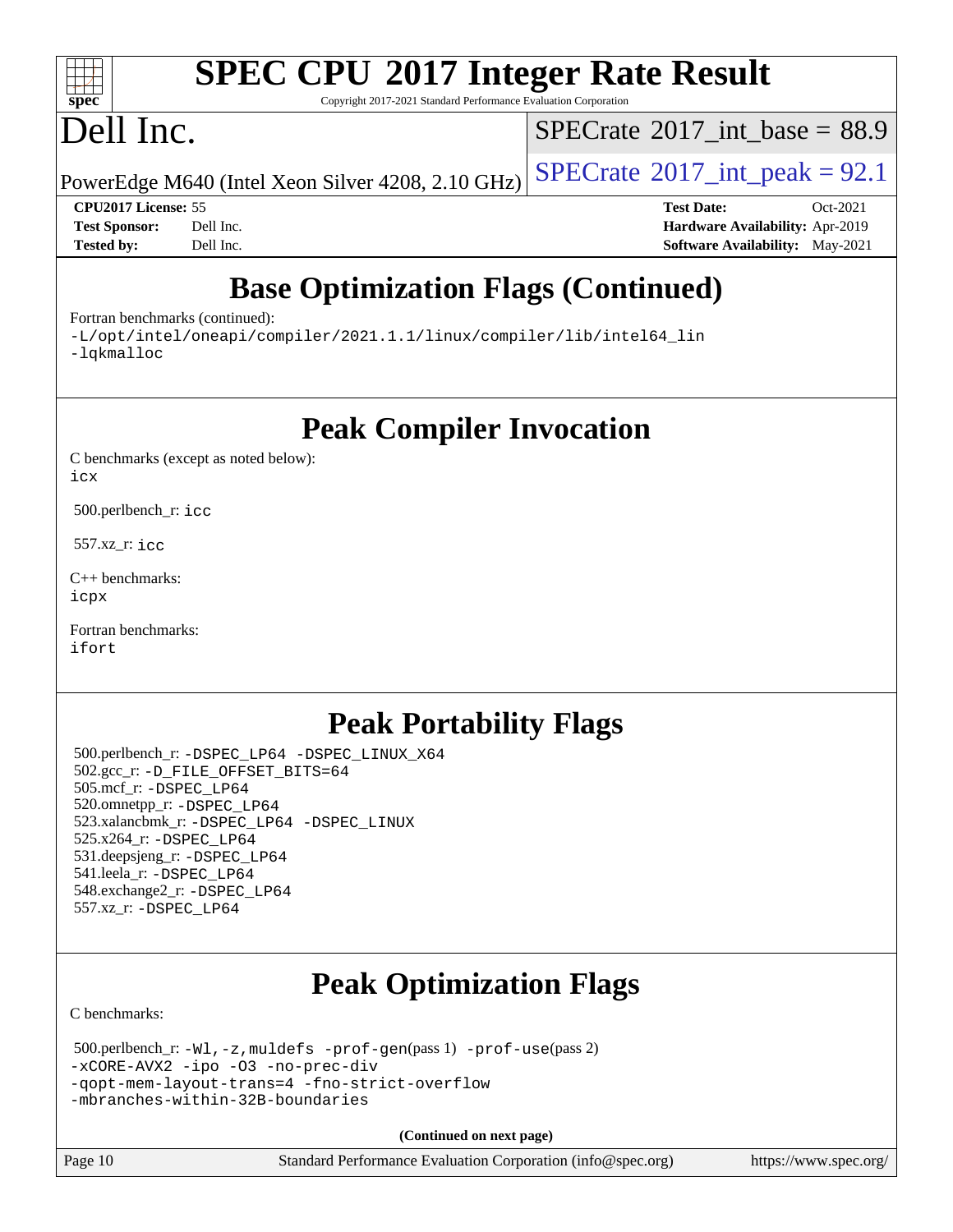

# **[SPEC CPU](http://www.spec.org/auto/cpu2017/Docs/result-fields.html#SPECCPU2017IntegerRateResult)[2017 Integer Rate Result](http://www.spec.org/auto/cpu2017/Docs/result-fields.html#SPECCPU2017IntegerRateResult)**

Copyright 2017-2021 Standard Performance Evaluation Corporation

# Dell Inc.

[SPECrate](http://www.spec.org/auto/cpu2017/Docs/result-fields.html#SPECrate2017intbase)®2017 int\_base =  $88.9$ 

PowerEdge M640 (Intel Xeon Silver 4208, 2.10 GHz)  $\text{SPECrate}^{\text{\textregistered}}2017\_int\_peak = 92.1$  $\text{SPECrate}^{\text{\textregistered}}2017\_int\_peak = 92.1$  $\text{SPECrate}^{\text{\textregistered}}2017\_int\_peak = 92.1$ 

**[CPU2017 License:](http://www.spec.org/auto/cpu2017/Docs/result-fields.html#CPU2017License)** 55 **[Test Date:](http://www.spec.org/auto/cpu2017/Docs/result-fields.html#TestDate)** Oct-2021 **[Test Sponsor:](http://www.spec.org/auto/cpu2017/Docs/result-fields.html#TestSponsor)** Dell Inc. **[Hardware Availability:](http://www.spec.org/auto/cpu2017/Docs/result-fields.html#HardwareAvailability)** Apr-2019 **[Tested by:](http://www.spec.org/auto/cpu2017/Docs/result-fields.html#Testedby)** Dell Inc. **[Software Availability:](http://www.spec.org/auto/cpu2017/Docs/result-fields.html#SoftwareAvailability)** May-2021

## **[Peak Optimization Flags \(Continued\)](http://www.spec.org/auto/cpu2017/Docs/result-fields.html#PeakOptimizationFlags)**

```
(info@spec.org)https://www.spec.org/
  500.perlbench_r (continued):
-L/opt/intel/oneapi/compiler/2021.1.1/linux/compiler/lib/intel64_lin
-lqkmalloc
  502.gcc_r: -m32
-L/opt/intel/oneapi/compiler/2021.1.1/linux/compiler/lib/ia32_lin
-std=gnu89 -Wl,-z,muldefs -fprofile-generate(pass 1)
-fprofile-use=default.profdata(pass 2) -xCORE-AVX2 -flto
-Ofast(pass 1) -O3 -ffast-math -qopt-mem-layout-trans=4
-mbranches-within-32B-boundaries
-L/usr/local/jemalloc32-5.0.1/lib -ljemalloc
  505.mcf_r: basepeak = yes
 525.x264_r: -w -std= c11 -m64 -Wl, -z, muldefs -xCORE-AVX2 -flto -03-ffast-math -qopt-mem-layout-trans=4 -fno-alias
-mbranches-within-32B-boundaries
-L/opt/intel/oneapi/compiler/2021.1.1/linux/compiler/lib/intel64_lin
-lqkmalloc
  557.xz_r: -Wl,-z,muldefs -xCORE-AVX2 -ipo -O3 -no-prec-div
-qopt-mem-layout-trans=4 -mbranches-within-32B-boundaries
-L/opt/intel/oneapi/compiler/2021.1.1/linux/compiler/lib/intel64_lin
-lqkmalloc
C++ benchmarks: 
 520.omnetpp_r: basepeak = yes
  523.xalancbmk_r: basepeak = yes
  531.deepsjeng_r: basepeak = yes
  541.leela_r: basepeak = yes
Fortran benchmarks: 
  548.exchange2_r: basepeak = yes
                       The flags files that were used to format this result can be browsed at
  http://www.spec.org/cpu2017/flags/Intel-ic2021-official-linux64_revA.html
  http://www.spec.org/cpu2017/flags/Dell-Platform-Flags-PowerEdge-Intel-ICX-rev1.4.html
                           You can also download the XML flags sources by saving the following links:
 http://www.spec.org/cpu2017/flags/Intel-ic2021-official-linux64_revA.xml
 http://www.spec.org/cpu2017/flags/Dell-Platform-Flags-PowerEdge-Intel-ICX-rev1.4.xml
```